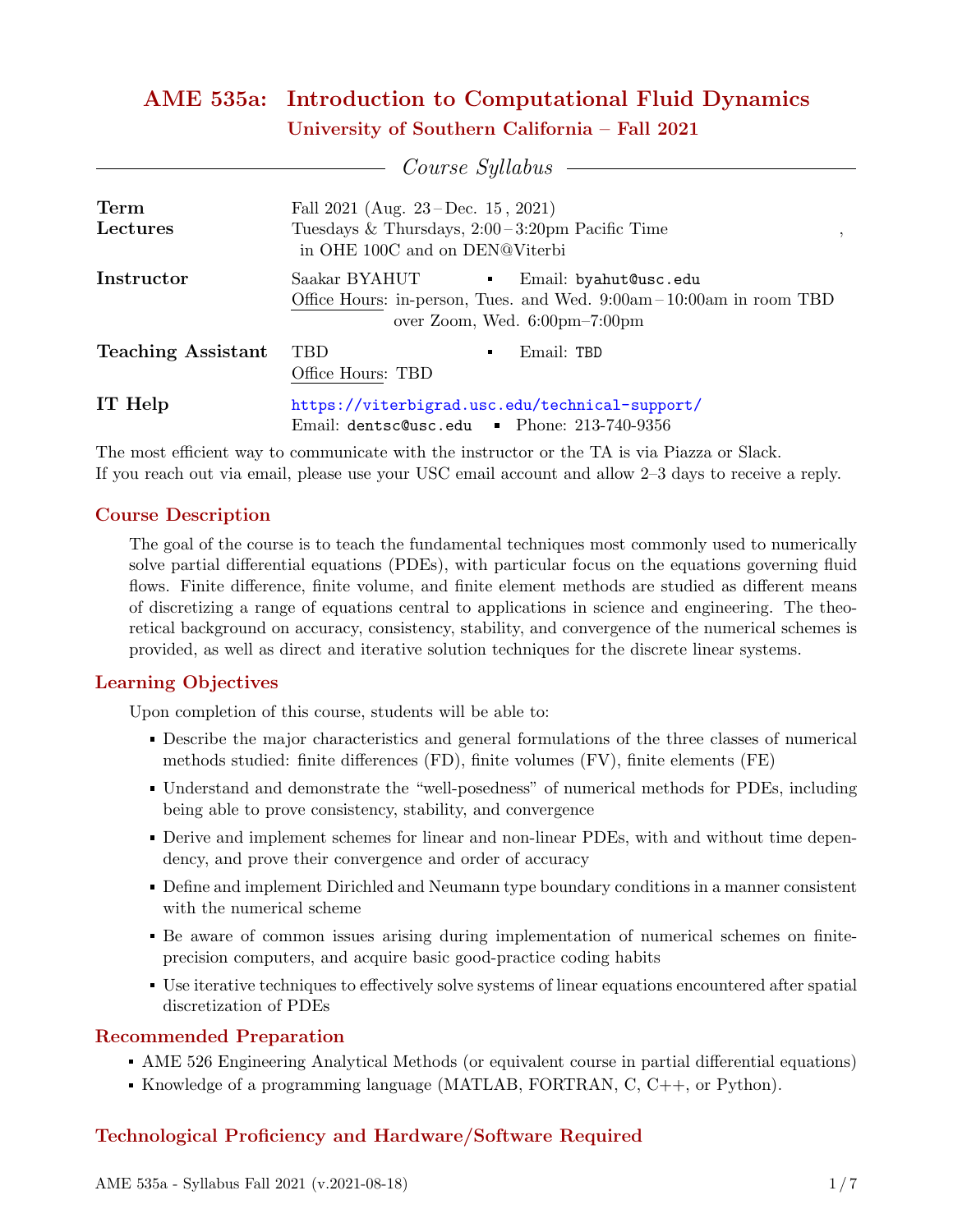This course requires access to a personal computer with internet access, and either MATLAB or a text editor and compiler (FORTRAN, C, C++, or Python). MATLAB is made available to students by USC's ITS (<https://software.usc.edu/matlab/>). Students will also need access to a scanner or camera to produce digital files for uploading assignments and exams.

Visit <https://viterbigrad.usc.edu/technical-support/> for information about technical requirements and electronic tools.

- Grading Projects: 70% of final grade
	- Midterm exam: 20% of final grade
	- Final exam: 10% of final grade

### Notes, Textbooks, and Course Resources

### Lecture Notes

A set of notes will be distributed. Together with the lecture discussions and in-class exercises, these provides all the material needed for the course.

This course is based on MIT's Numerical Methods for Partial Differential Equations (MIT course number 16.920/2.097/6.339 as taught in 2006–2008), and on the notes developed by Jaime Peraire and Antony Patera, professors at MIT in the Departments of Aeronautics & Astronautics and Mechanical Engineering, respectively. Their notes and other material are used and shared with permission from the authors, and such a use is consistent with their Creative Commons License. This year, the course follows closely the material offered by Prof. Alejandra Uranga in 2020. Her notes and materials have been adapted for use with permission.

#### References

Some students will find it useful to refer to textbooks on numerical methods in order to better familiarize themselves with the material, see it from a different perspective, and/or find more details on some topics. The following reference books may be helpful:

- J.H. Ferziger and M. Peric, Computational Methods for Fluid Dynamics, Springer-Verlag [available online through USC Libraries]
- C.A.J. Fletcher, Computational Techniques for Fluid Dynamics, Vol. 1: Fundamentals and General Techniques, 2<sup>nd</sup> ed., 1991, Springer-Verlag, ISBN: 3-540-53058-4 [available online through USC Libraries]
- J.C. Tannehill, D.A. Anderson, and R.H. Pletcher, Computational Fluid Mechanics and Heat Transfer, Taylor & Francis

### Desire2Learn (D2L, DEN@Viterbi Course's Page) <https://courses.uscden.net>

DEN@Viterbi's D2L online course management platform will be used used to distribute all course material, including assignments, and to send announcements. Make sure you are able to log in and see the course, then familiarize yourself with the platform.

#### WebEx (links for available on the D2L course page)

If you are new to WebEx, see <https://viterbigrad.usc.edu/technical-support/webex/> For on-campus students wishing to attend lectures remotely, and for DEN students, live lectures will be conducted over WebEx. To join the lectures, log into the course page and select the "Virtual Meetings" tab from the top menu. Do not hesitate to ask questions, either through the WebEx chat (preferred) or by speaking up (interrupt me if you need to). Except when talking to the class, it is good practice to mute your microphone to reduce noise.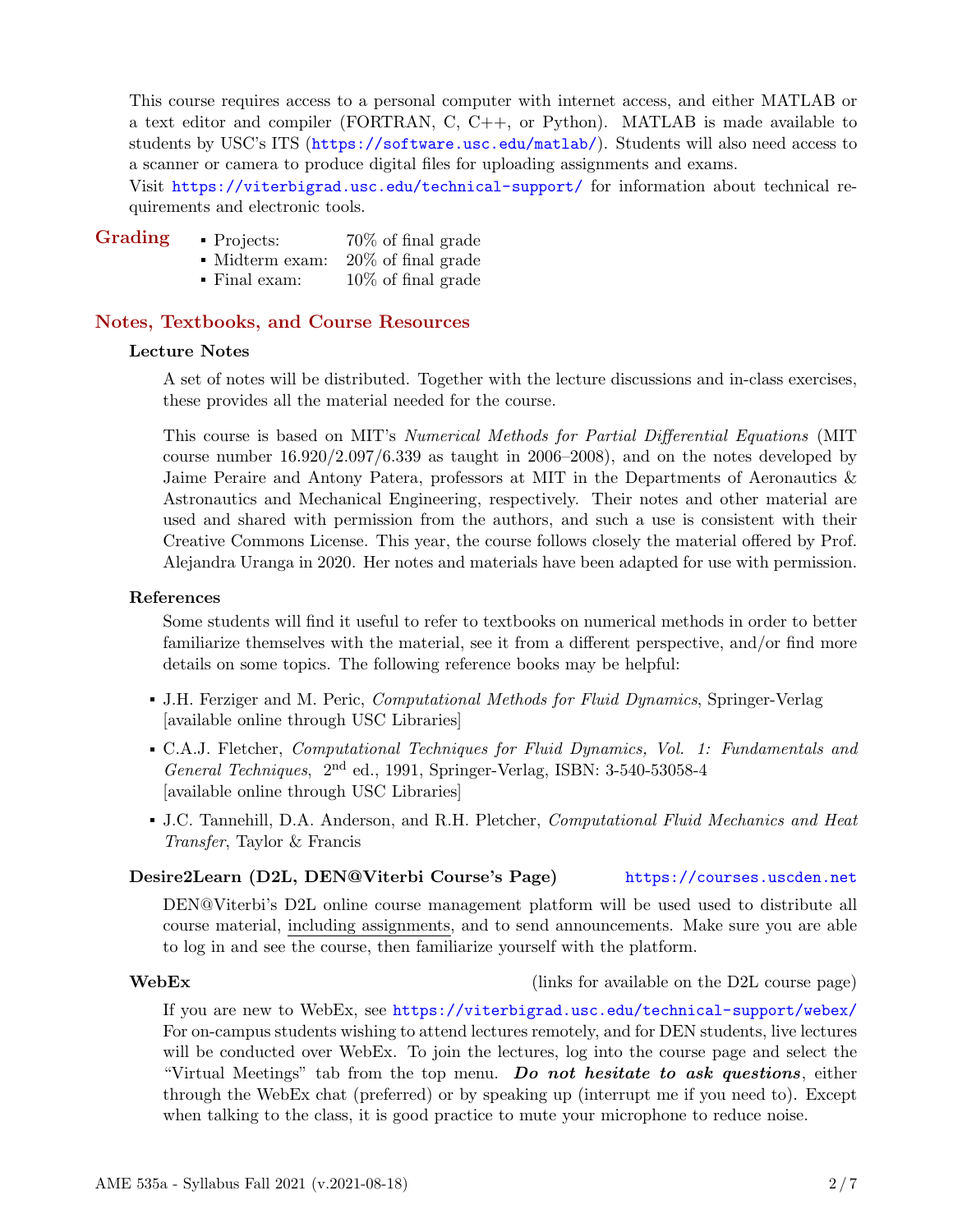### Piazza Discussion Forum <https://piazza.com/usc/fall2021/ame535a>

You are strongly encouraged to use the **Piazza discussion forum** to ask questions, make comments, and answer questions from your peers. Piazza is great for asking technical questions, since you can enter mathematical formulae, and insert images and attachments. When discussing project assignments, do not give out the answers to questions! That would be a violation of the Collaboration Policy. If you are unsure whether you are revealing too much, you can use a private post that only the instruction team can see (under "Post to" select "Individual Student(s) / Instructor(s)" and then type "Instructors" in the corresponding field).

#### Slack <https://uscviterbiclass.slack.com>

Slack is a messaging platform accessible via an internet browser, or desktop and mobile apps. We we will use it for instant-messaging type communication and to create a sense of community.

Make sure to register with your USC account and learn about Slack by reading the guide at <https://keepteaching.usc.edu/students/student-toolkit/classroom/slack/> . Once registered, you will have access to the USC Viterbi School of Engineering Classes workspace (<https://uscviterbiclass.slack.com>) and to the AME 535a course channels: fall20-ame-535a-general: (preferred) general, announcements, questions, comments fall20-ame-535a-28896: (auto generated by Viterbi) for on-campus students fall20-ame-535a-29065: (auto generated by Viterbi) for DEN students

Use Slack to ask questions or make comments to the whole class (instructor and TA included), to connect with your fellow students (whose list you can see on the status bar at the top of the channel, under members), and to collaborate in general. You can also reach the instructor and the TA individually (or any other USC member for that matter) by sending them a Direct Message. Customize your Slack notifications settings so you you can stay up to date.

The instruction team will check Slack twice a day on weekdays and less frequently over the weekend. You are encouraged to jump in and answer questions from others. Use the threads functionality as much as possible to keep things organized (hover over the relevant message, and select "Reply to thread" text bubble icon from the contextual menu).

### Homework and Exam Grading on gradescope <https://gradescope.com>

We will use **gradescope** for assignments and exam grading. You are responsible for uploading your assignments electronically on time, and you will see your grade and comments once they are graded. You will receive an email to your USC email address with instructions on how to register.

### Office Hours

Office hours will be held by the instructor (see first page for days and times) online live via Zoom (for audio and video capability, particularly for DEN students) and in-person. Find the Zoom links on the course page under the Content topic "Office Hours"). If you cannot make any of the office hour times, send me an email or a private message on Piazza to set a different time. I also strongly encourage you to post your questions on Piazza at any time.

Office hours are best utilized when students come with *clear questions* and at least an attempt at a solution. The goal is for us to help you clarify the concepts and guide you through your thought process. It is not meant as a way for you to effortlessly obtain the solutions.

You are welcome to contact the instructor or the teaching assistant with questions outside of office hours *via email.* However, do not expect an immediate reply  $(2-3)$  days delay might be more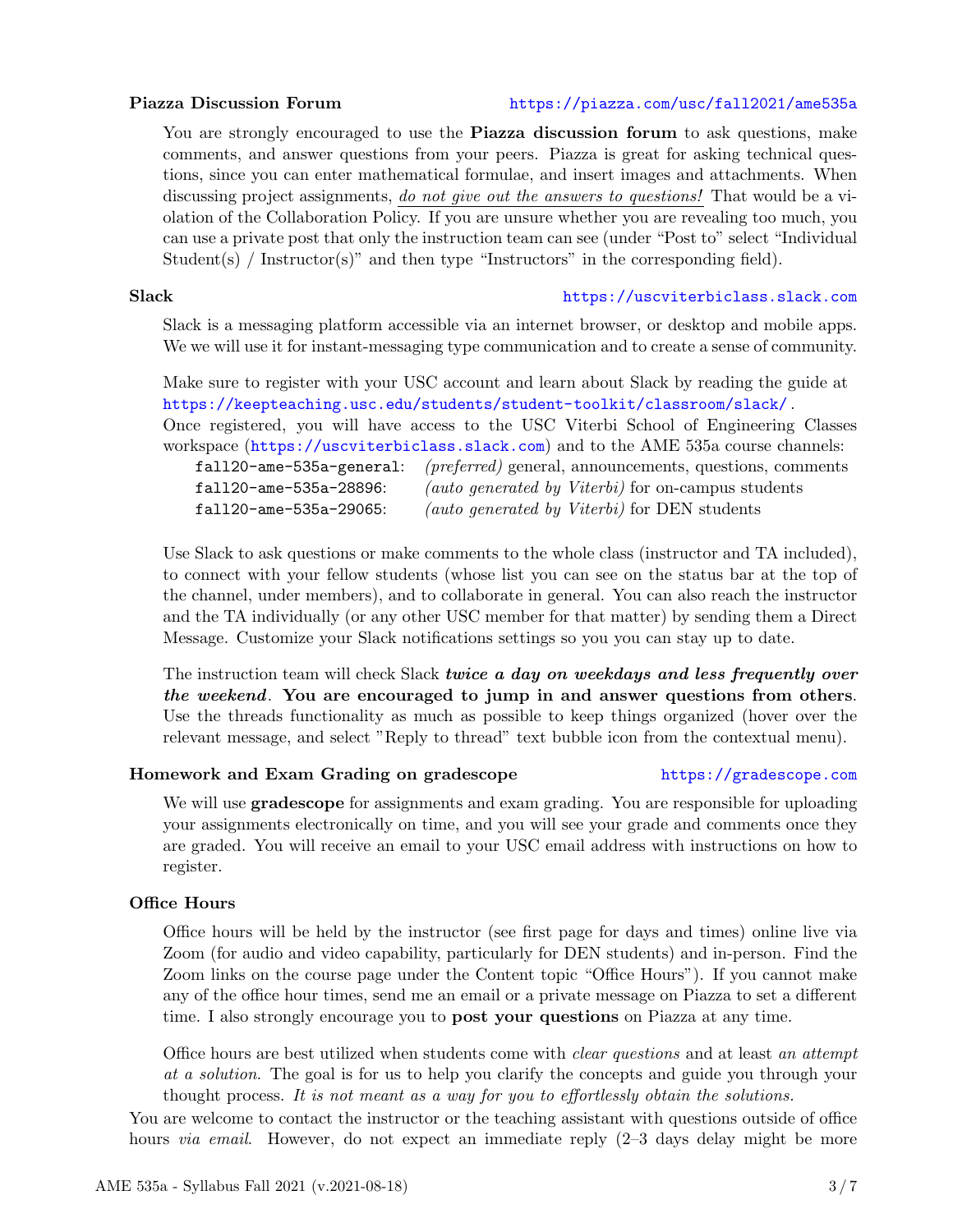typical), and keep in mind that some questions are hard to answer in text form: better to keep your emails clear and concise. And if your question is not that simple, then the fastest (and often most efficient) way to get help is via Piazza.

## Course Policies

These course policies are designed to help students learn the material effectively, and the course assessment system is designed to best test students on what they really know, and can effectively use, in a real-world context. To ensure fairness, the following rules will be strictly enforced.

## Collaboration

- Collaboration of any sort on all matters that are not graded is strongly encouraged
- Students may discuss the projects with one another, the TA, or the instructor, but absolutely no written transcript or material can be part of such exchanges. This includes online forums, chats, etc. If it's not in your head, it isn't yours. The corollary is that you must develop and write your own code and solutions.
- You may not in any case use solutions to problems from past years: these cannot be consulted in any way, and would constitute a violation of the above no-written-transcript rule.
- If you use material other than the course notes for the projects, you must *cite your references*.
- We will be very strict about academic integrity violations and report them as appropriate.

## Project Assignments

- Projects require a significant amount of work and code debugging, so plan ahead!
- The projects are due before class begins on the due date. To be fair to everyone, late submissions will incur a 20% penalty after the due *time* (2:00pm) and for each 24h delay.
- Assignments must be submitted electronically in two parts:
	- 1) a PDF file for the report uploaded to gradescope
	- 2) a zip or tar file with your source code via the project submission box in D2L
- In order to receive full credit, solutions must be presented in a clear manner, and show evidence of work: magical one-line answers do not make the cut. This also applies to the midterm.

## Recommendations for Projects

- If you have doubts about the material or what you are being asked to do, ask questions.
- Code for your projects must be written in one of the following programming languages: MATLAB, FORTRAN, C, C++, Python.
- The project report you submit should look professional. Organize the sections following the project questions, pay attention to the writing and grammar, and cite your sources. Try placing your figures close to the question to which they correspond, and stick to the nomenclature in the handout.
- You are not required to type your report, but if you do decide to handwrite, please try and write neatly so that we can read you.
- You should explain your procedures and the reader must understand what you are doing without looking at your code. Every step should be documented, and any "educated" reader must be able to reproduce what you have done without guessing. Pseudo-code can often be useful. If your answer/derivation to a question is particularly long, a summary at the end might be a good idea (including for yourself if you are to use the derived result later on or code it).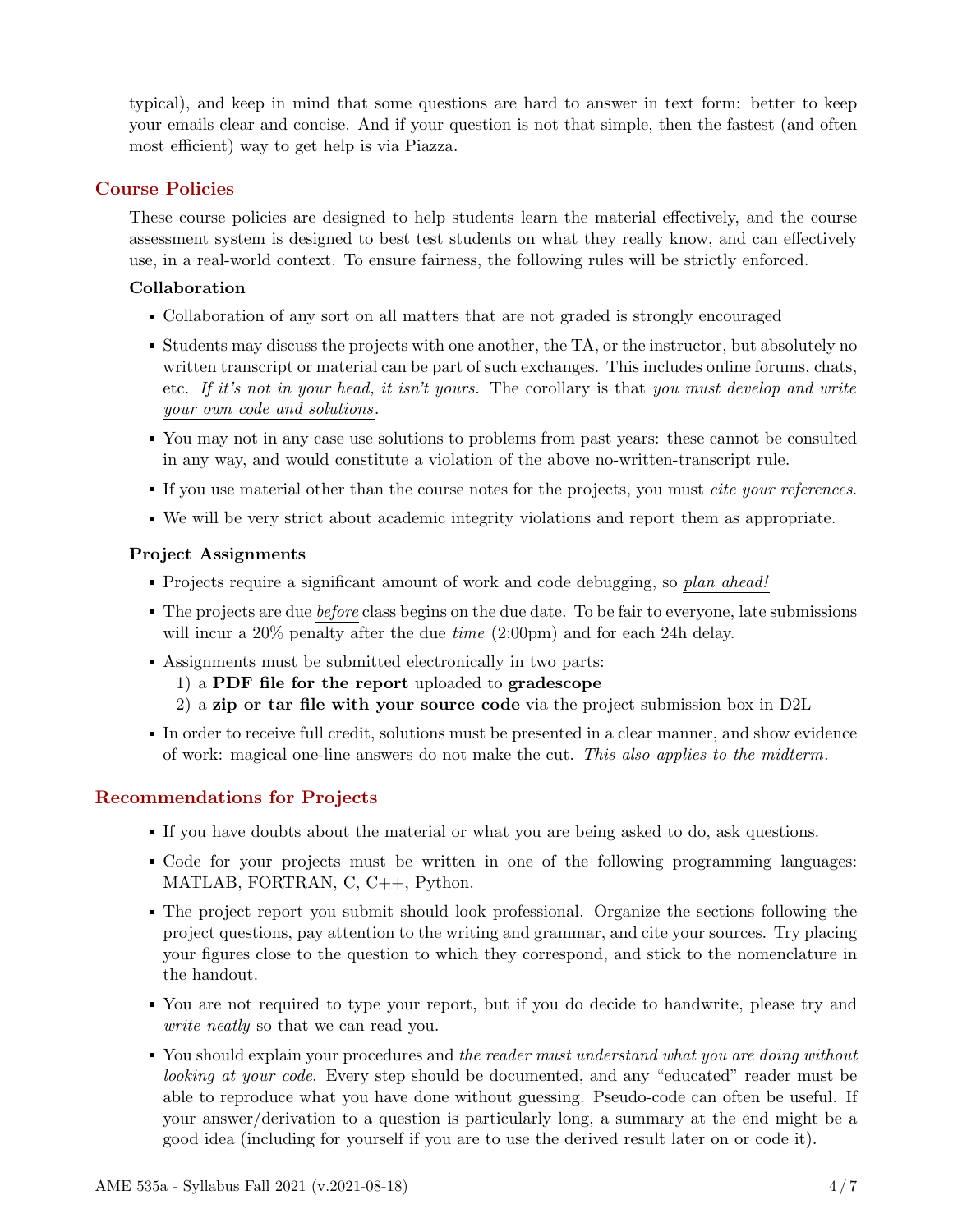- If you use a built-in MATLAB function or a programming library, say so and explain what the function does. If you don't know what's under the hood, you shouldn't be using it.
- As a general rule, a correct final answer will not give you full credit; your derivation is at least as important.
- Many questions ask for comments/explanations of the results; these are important. If a question asks you to make a comparison but does not explicitly request an explanation (e.g. compare the convergence rates of the different methods), you are still expected to provide one. We want you to try and think critically about your findings.
- Submit your code online in a single file (accepted formats: zip, gz, tar, tar.gz) named with your last name, e.g. Uranga.zip, and upload it to the D2L course page in the corresponding project section.
- Do not modify your numerical results even if you can't get the correct result in the end. We will test your code for consistency with the submitted results.
- If you know something is wrong with your code/answer, state so even if you don't know what's causing it. Remeber: we are trying to assess your understanding.
- Do not copy code or any other written material from another student, and do not allow other students to see your work. Plagiarism is much easier to detect than you might think, and we'll use plagiarism-detection tools to check all the submitted programs and reports. Be mindful of the Collaboration policy.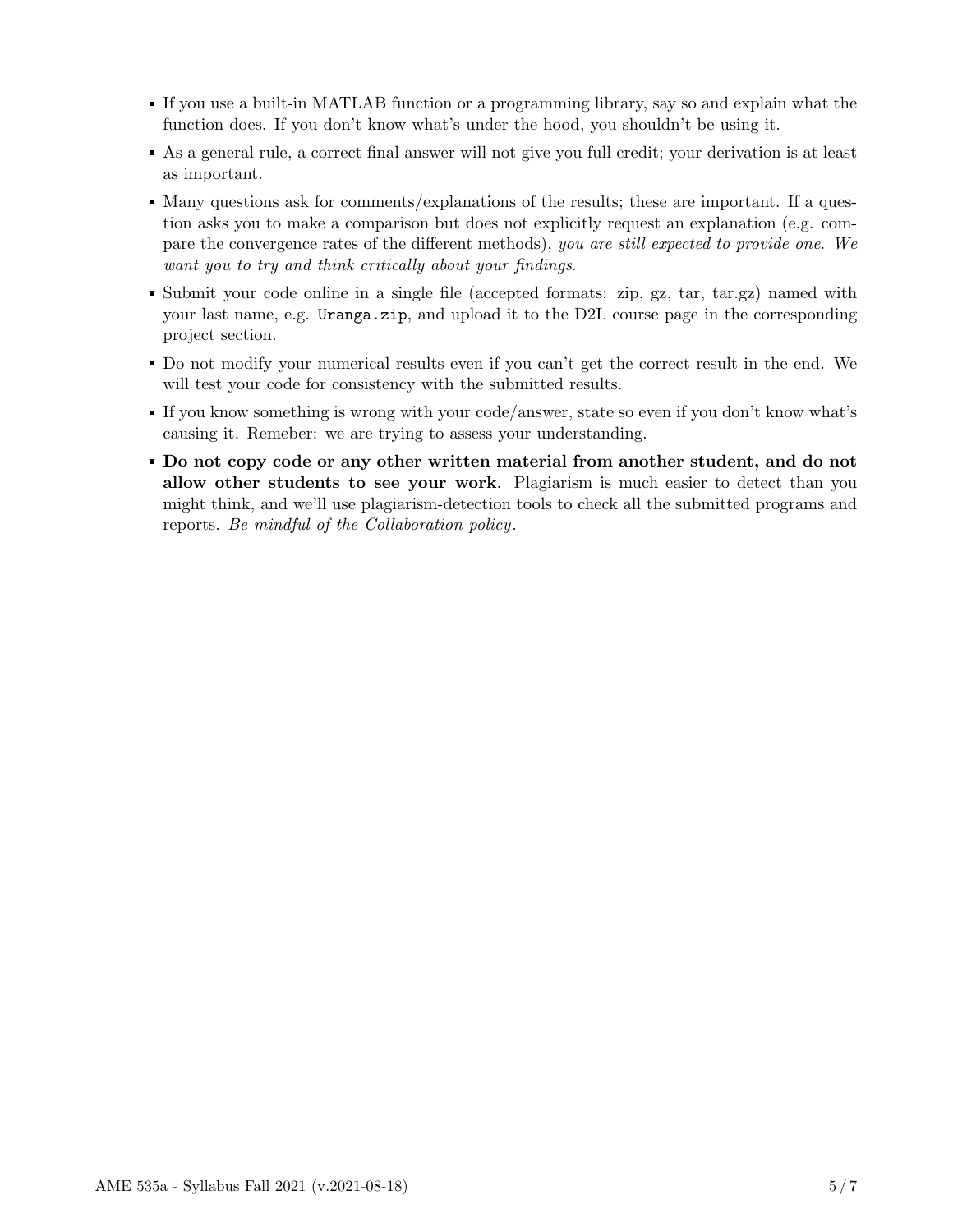# Topics and Tentative Schedule

| Week             | Dates                   | Topics (due times are in Pacific Time)                                                                                                                                                                         | Reading*   |
|------------------|-------------------------|----------------------------------------------------------------------------------------------------------------------------------------------------------------------------------------------------------------|------------|
| 1                | 24,26 AUG               | I. Introduction<br>Review of linear algebra, floating point arithmetic<br>Overview of PDEs and Overview of numerical methods                                                                                   | OV1, OV2   |
| $\sqrt{2}$       | 31 AUG, 2<br><b>SEP</b> | II. Finite Differences: elliptic problems<br>Consistency, stability and convergence<br>Formulae: Lagrange interpolation, undetermined coefficients<br>Project 1: $FD - out$                                    | FD1, FD2   |
| $\,3$            | 7,9 SEP                 | II. Finite Differences: elliptic problems (cont.)<br>Eigenvalue problem, non-rectangular domains                                                                                                               |            |
| 4                | 14,16 SEP               | Project 1, Part A: FD theory — due $14$ Sept., 2:00pm<br>II. Finite Differences: time-dependent linear problems                                                                                                | FD3        |
| 5                | 21,23 SEP               | II. Finite Differences: Convection-diffusion<br>Project 1, Part B: FD implementation — due 23 Sept., 2:00pm                                                                                                    | FD4        |
| 6                | 28,30 SEP               | III. Finite Volumes:<br>Hyperbolic scalar conservation laws<br>Discretization, conservative methods<br>Project 2: $FV - out$                                                                                   | FVI        |
| 7                | 5,7 OCT                 | III. Finite Volumes: Entropy-satisfying schemes, TVD methods<br>Project 2, Part A: FV theory — due $7$ Oct., 2:00pm                                                                                            | FV2        |
| $8\,$            | <b>12 OCT</b>           | IV. Solving linear systems: direct methods:<br>Gaussian elimination, LU decomposition                                                                                                                          |            |
|                  | 14 OCT                  | No class: fall recess                                                                                                                                                                                          |            |
| $\boldsymbol{9}$ | 19 OCT<br>21 OCT        | IV. Solving linear systems: iterative methods:<br>Jacobi, Gauss-Seidel, Over/Under-Relaxation, SOR<br>Multigrid methods<br>Project 2, Part B: FV implementation — due 21 Oct., 2:00pm<br>Project 3: $SM - out$ | SM1<br>SM2 |
| 10               | $26~\mathrm{OCT}$       | Midterm review session                                                                                                                                                                                         |            |
|                  | $28~\mathrm{OCT}$       | <b>Midterm Exam</b>                                                                                                                                                                                            |            |
| 11               | 2,4 NOV                 | V. Finite Elements:<br>Introduction<br>Formulations: strong form, minimization principle, weak form<br>Project 3: SM $-$ due 4 Nov., 2:00pm<br>Project 4: $FE - out$                                           | FE1        |
| 12               | 9,11 NOV                | V. Finite Elements: Discretization: bases, projections, mass matrix<br>Project 4, Part A: FE theory — due 12 Nov., $2:00pm$                                                                                    | FE2        |
| 13               | 16,18 NOV               | V. Finite Elements: implementation                                                                                                                                                                             | FE3, FE4   |
| 14               | $23\ \mathrm{NOV}$      | V. Finite Elements: implementation (cont.)                                                                                                                                                                     |            |
|                  | $25\ \mathrm{NOV}$      | No class: Thanksgiving Break                                                                                                                                                                                   |            |
| 15               | $30\ \mathrm{NOV}$      | Extra: Special considerations for Navier-Stokes equations                                                                                                                                                      |            |
|                  | $2\rm\;DEC$             | (last day of classes) Final Review                                                                                                                                                                             |            |
|                  |                         | Project 4, Part B: FE implementation — due 2 Dec., 2:00pm                                                                                                                                                      |            |
| 16               | 9 DEC                   | <b>Final Exam</b>                                                                                                                                                                                              |            |

\* reading material is from the notes by Peraire & Patera